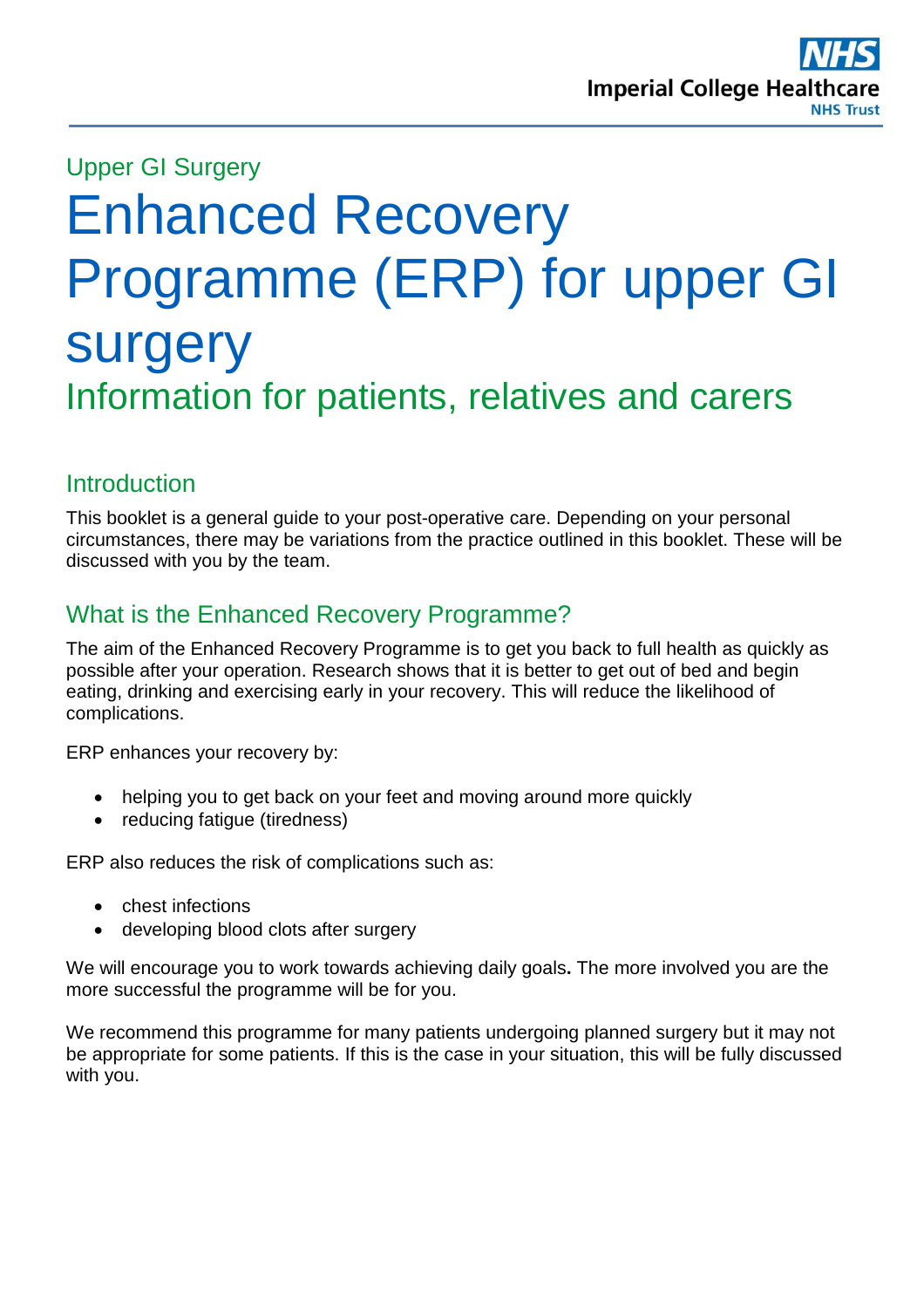# Preparing for surgery

We will give you a separate information leaflet about the PREPARE for surgery programme, which explains what happens before you come in for surgery. If you have not been given this leaflet, please ask us for a copy.

# Planning your return home after surgery

It is very important to plan ahead for your return home after surgery.

#### **Transport**

We recommend that you arrange for a friend or relative to collect you once you are ready to go home. If this is not possible please speak to a member of the team before your operation.

#### **Help at home**

Please arrange for family or friends to help you with tasks such as shopping and cleaning for the first couple of weeks.

# On the day of your operation

You will be admitted to the surgical admissions unit on the day of your operation. It is important that you keep yourself warm before your operation so please bring a warm dressing gown, socks and slippers.

You will be:

- given a hospital gown and some support stockings to wear. These stockings reduce the risk of developing blood clots in your legs
- seen by both the anaesthetist and a member of the surgical team to sign your consent form
- seen by the nurse, who will confirm with you the planned length of stay in hospital and that your discharge plans are in place

You can eat until six hours before the surgery. After this, you can drink only water until two hours before the surgery. You will be given carbohydrate drinks in the pre-assessment clinic. These are to be taken the night before and on the morning of surgery. Further information and instructions on the timing of these drinks will be provided at your pre-operative appointment.

# Afternoon or evening of your operation

You will be admitted to either the intensive care unit (ICU, also known as critical care), or the high dependency unit (HDU). This will depend on a number of factors, such as:

- your general health
- the length of the operation
- the time the operation finishes, and
- whether or not an unexpected complication occurs (although this is unlikely)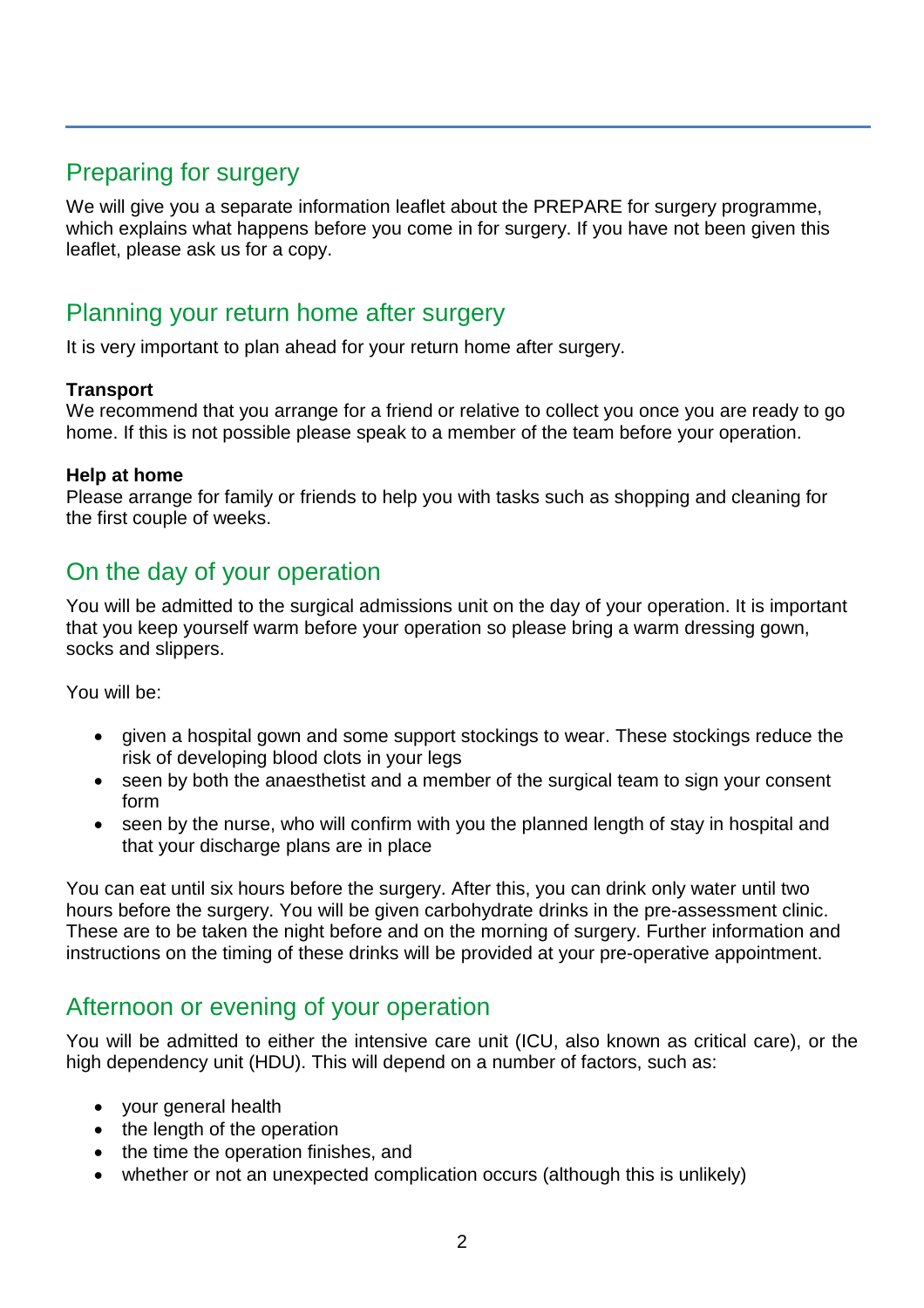We will wake you up immediately after surgery and send you to the post-anaesthetic recovery unit (PACU, also known as main recovery) without a breathing tube. There is a small possibility that we may have to keep you on a breathing machine for the first 24 hours; if this is the case you will be on the ICU. Once the breathing tube has been removed and you are well enough, we will move you to the surgical ward.

You will:

- have a cannula (small plastic tube) and an arterial line in your arm or hand to enable you to receive fluids and pain relief and for us to monitor your blood pressure
- have a central line which is placed into a large vein in your neck to monitor the pressure in your veins
- have a catheter (tube to help you pass urine) in your bladder
- have an epidural (tube inserted into your back) which provides very strong pain relief in the first few days after your surgery
- have a nasogastric tube (NG) tube; this is a small tube placed into your nose that goes down into your stomach. This helps to stop your stomach from being filled with air or fluid as this can make you feel very sick. It also protects your join from leaking
- be intubated (assisted breathing via a tube) during your surgery. This should be removed in the recovery room but you may need it for up to 24 hours
- have your temperature, blood pressure and pulse checked at regular intervals
- receive additional medications that will be prescribed on an individual basis

Depending on the operation you have had, you may also have the following:

- drains (tubes will be inserted into your chest and/or stomach) to remove fluids that collect there after surgery as a reaction to the operation
- A jejunostomy (a tube through your stomach into your intestine) to feed you as you will not be able to eat or drink straight after your surgery

Sometimes you can feel sick after surgery. If this happens please tell the nurses as your medications may need to be adjusted.

Good pain control is very important as it allows you to walk about, breathe deeply, eat and drink, feel relaxed and sleep well which aids your recovery.

# Starting your Enhanced Recovery Programme

Your ERP will start immediately after your surgery and continue until you are discharged. Each day, you and the clinical team will have a number of goals to meet. These goals can sometimes change because of your condition or complications that may arise.

# Days one to two after your operation

#### **Mobility**

On day one after your surgery it is advised (provided you feel well enough), that you sit out of bed twice. You should aim to walk twice, even if you need help. Walking and exercise will help to reduce pain and the risk of developing a chest infection and blood clots in your legs. Being out of bed in an upright position and walking regularly will improve your breathing. Perform deep breathing exercises to help prevent chest infections.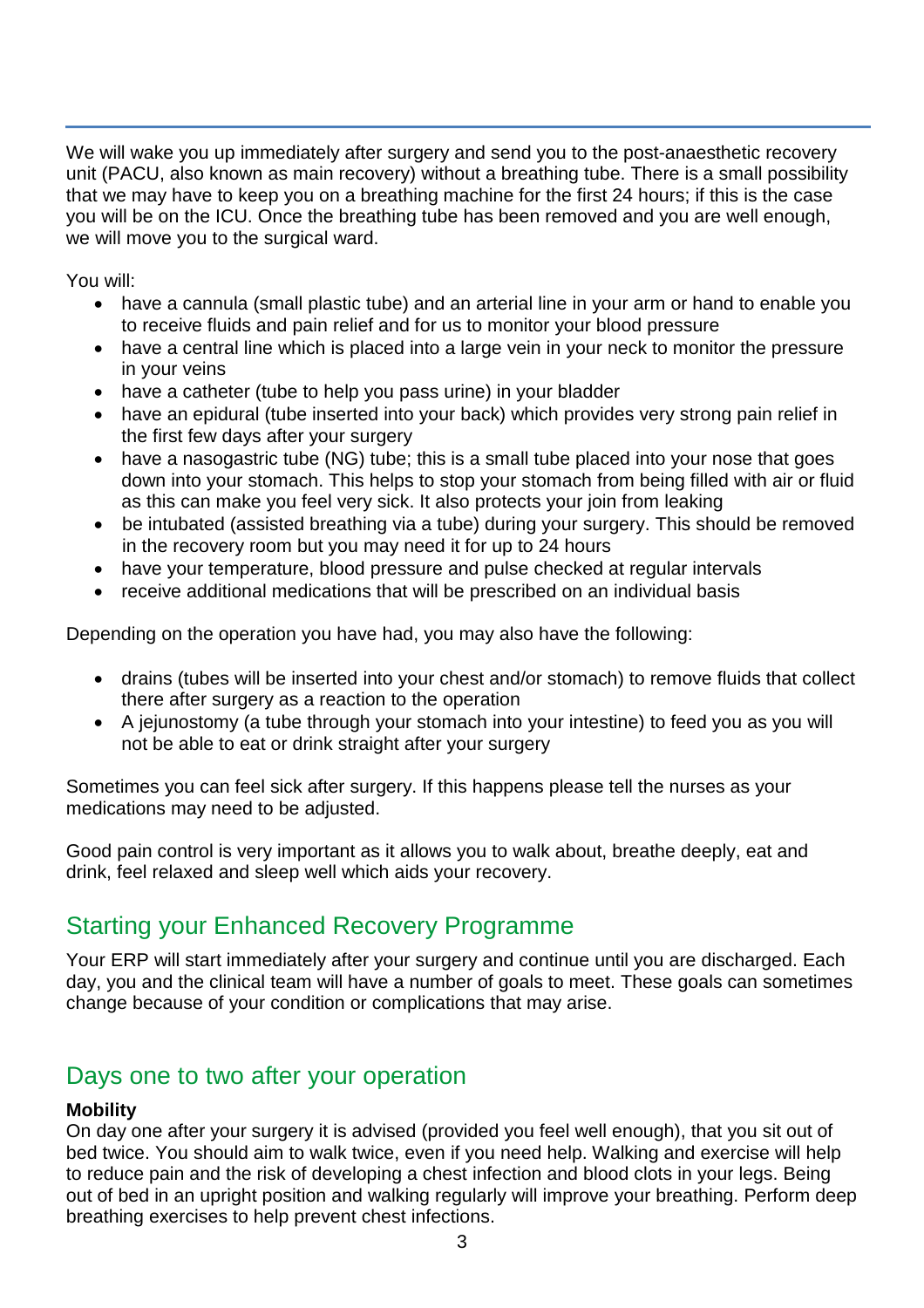You should breathe in through your nose and out through your mouth. The physiotherapist will be able to help you with these exercises.

#### **Pain control**

You will still have an epidural. This will be checked by a nurse to ensure it is still working well. We will also give you regular pain relief tablets. It is important that you tell your nurse if your pain is not well controlled, so the team can improve your pain management.

#### **Eating and drinking**

The type of operation you have had will determine how quickly we give you food and fluids and whether you have had a feeding tube inserted. The feed will start the day after surgery and the rate of feeds will gradually increase. The feeds will continue throughout your hospital stay and you may be discharged home on feeds. If this is the case then we will train you in how to selfmanage these.

#### **Feeling sick**

If you feel sick please tell the nurses.

#### **Tubes and drips**

All the tubes and drips will remain in place for now. Your clinical team will review these daily to decide when they can be removed.

#### **Regular monitoring**

Your blood pressure, pulse, temperature, oxygen level and fluid balance will be regularly checked.

# Days three to five after the operation

#### **Mobility (moving around)**

It is advised that you sit out for longer periods of time, twice a day, walk increasing distances and continue performing deep breathing exercises.

#### **Pain control**

You will still have an epidural until day four. On day five, the clinical team will assess your pain level with the aim to stop the epidural and switch to strong pain relief medication which is given orally or through your jejunostomy tube.

We will check your pain level regularly but, if you are still in any pain, please let the nurses on the ward know so they can review your pain relief.

#### **Eating and drinking**

We will aim to start oral nutrition by days three to five, but only once we are certain that the join is safe and there is no evidence of leakage. Until we are sure that the join is safe you will remain nil by mouth (NBM). That means you can't have a anything to eat or drink. Whilst you are NBM you will have mouth care with moist sponges/pink sticks.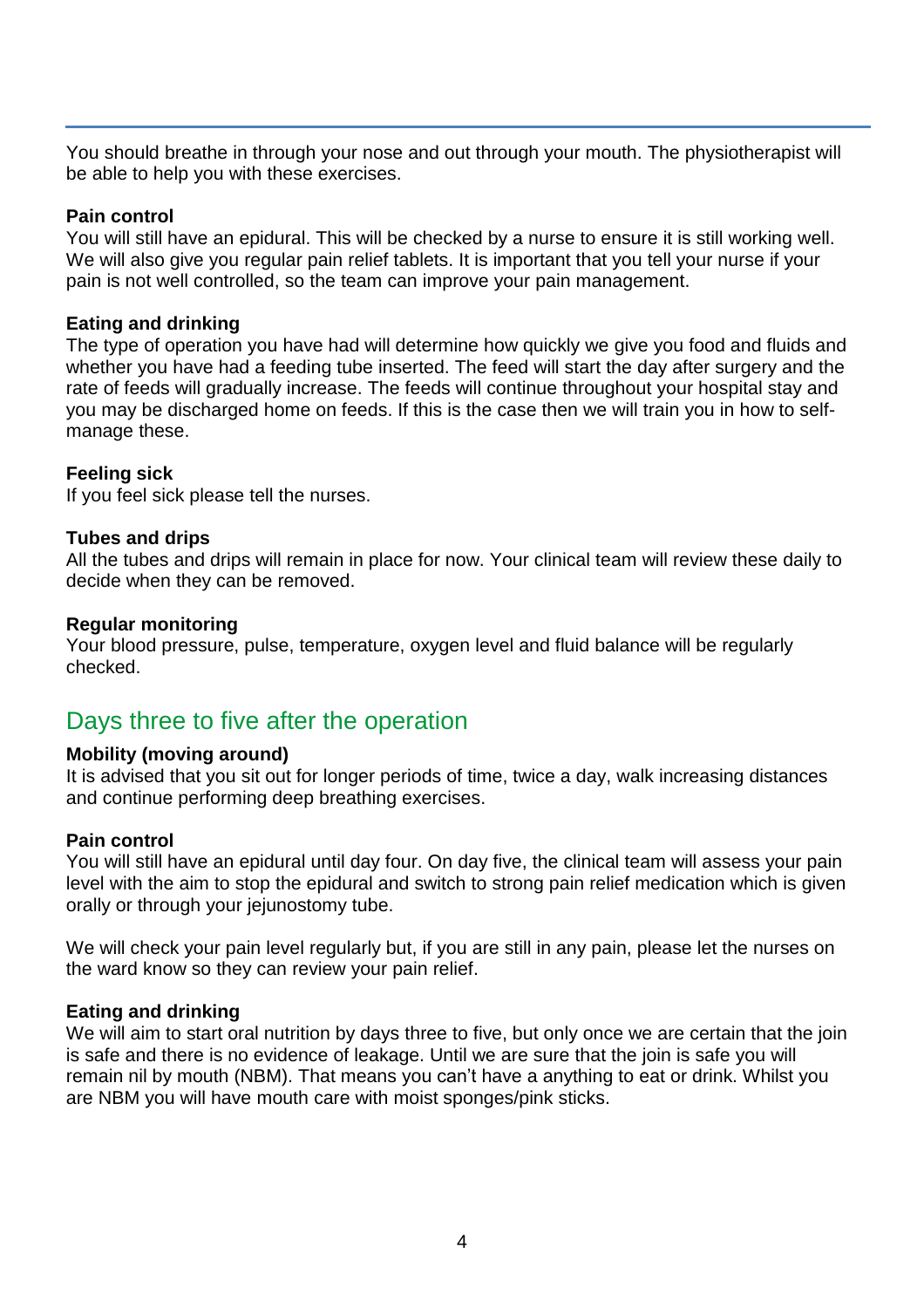Once we are sure that the join is safe, your oral intake will progress as follows:

| 1. Sips of water |                                                                                                                                       |                                                                                                                                                                                                                          |
|------------------|---------------------------------------------------------------------------------------------------------------------------------------|--------------------------------------------------------------------------------------------------------------------------------------------------------------------------------------------------------------------------|
| 2. Clear fluids  | A clear liquid diet consists<br>of clear liquids that are<br>easily digestible.                                                       | Water (plain or flavoured)<br>Fruit juices without pulp (apple, white grape)<br>Tea or coffee without milk or cream<br>Sports drinks                                                                                     |
| 3. Free fluids   | Made up of only fluids and<br>foods that are normally<br>liquid and foods that turn to<br>liquid when they are at<br>room temperature | Creamy/strained soups<br>Tea or coffee with milk or cream<br>Protein shakes, Ensure <sup>®</sup> drinks or equivalent<br>liquid supplements<br><b>Milkshakes</b><br>Ice cream<br>Fruit juices including juices with pulp |
| 4. Soft diet     | Diet made up of moist<br>foods with only soft lumps<br>which can easily be<br>chewed                                                  | Porridge, Ready Brek <sup>®</sup> , Weetabix <sup>™</sup> , with<br>milk<br>Scrambled egg, omelette, poached eggs<br>Mashed banana<br>Yoghurt<br>Mashed/jacket potato<br>Well cooked pasta<br>Soft or cream cheese       |

#### **Feeling sick**

If you feel sick please tell the nurses.

#### **Tubes and drips**

Any tubes or drips that remain will be reviewed daily.

#### **Regular monitoring**

Your blood pressure, pulse, temperature, oxygen level and fluid balance will be regularly checked.

# Day six after your operation

#### **Mobility**

We advise you to sit out for longer periods of time, twice a day, to walk increasing distances and to continue performing deep breathing exercises.

#### **Pain control**

We will give you strong pain relief either orally or through the jejunostomy tube. We will check your pain level regularly but if you are in any pain, please let the nurses on the ward know so they can review your pain relief.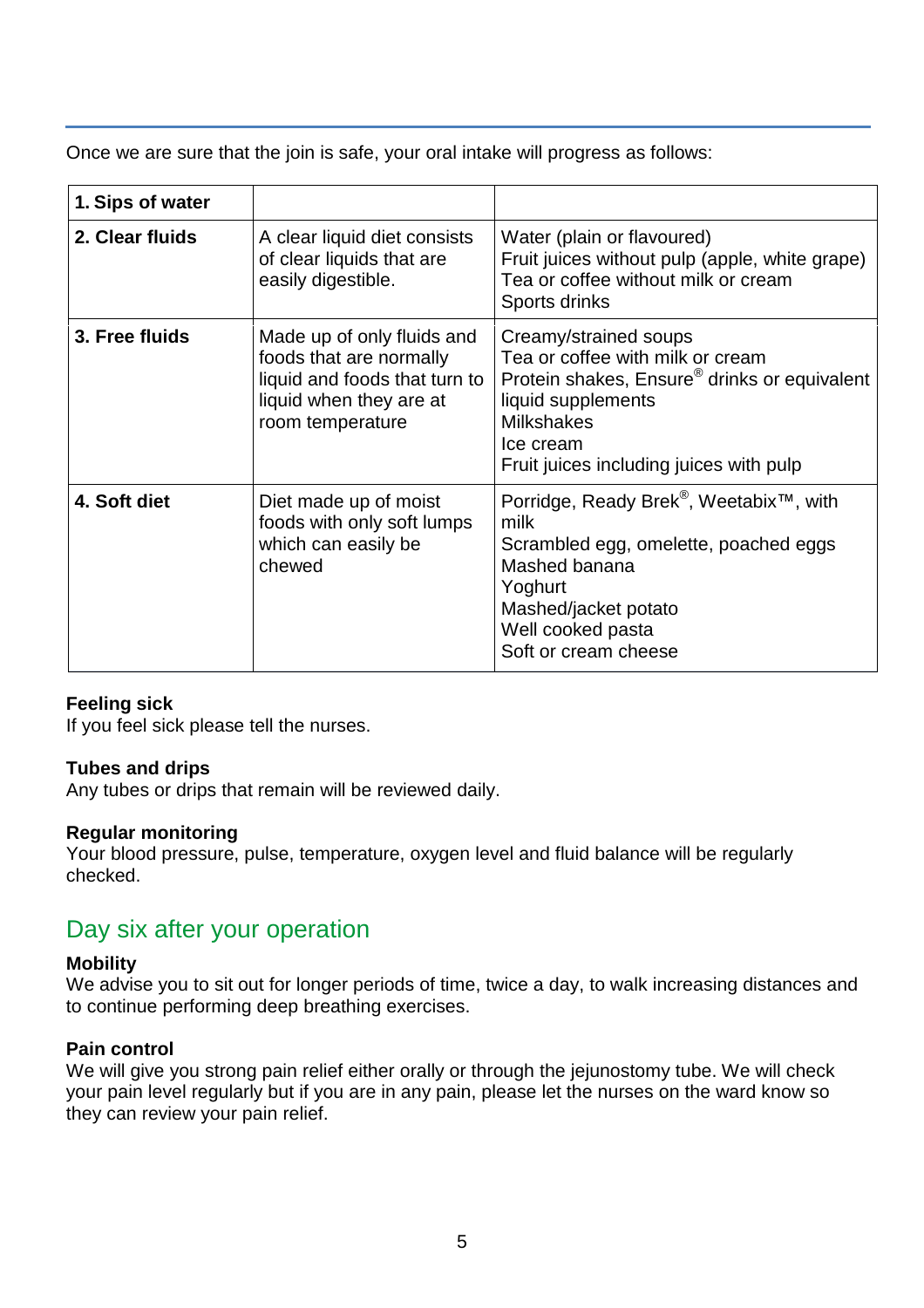#### **Eating and drinking**

You will continue progressing your oral intake as before; 1) sips of water, 2) clear fluids, 3) free fluids and 4) soft diet.

#### **Feeling sick**

If you feel sick please tell the nurses.

**Tubes and drips** We will review any tubes or drips daily

#### **Regular monitoring**

Your blood pressure, pulse, temperature, oxygen level and fluid balance will be regularly checked.

# Discharge home

Before you are sent home, we would like you to:

- be eating and drinking (depending on the operation you have had)
- be walking
- have your pain under control
- have a normal temperature

Before discharge the dietitian will advise you on your oral intake and how to manage your jejunostomy, if appropriate.

On the day you are discharged, we may ask you to wait for your discharge medications and lift home in the discharge lounge from midday.

All discharge medications should be liquid/syrup/soluble unless otherwise specified. Please ask staff if you are unsure.

# What happens after discharge?

You may need someone to help with heavier jobs such as food shopping, vacuuming and gardening for a few weeks. Some people feel more confident staying with or having a relative or friend stay with them.

We encourage you to do regular, daily exercise in order to stay active. This reduces the risk of blood clots forming in the legs.

### Follow-up clinic appointment

You will be seen in the outpatient department to assess your progress. You should receive an appointment for this shortly after discharge. If you do not, please contact the department or your clinical nurse specialist (CNS).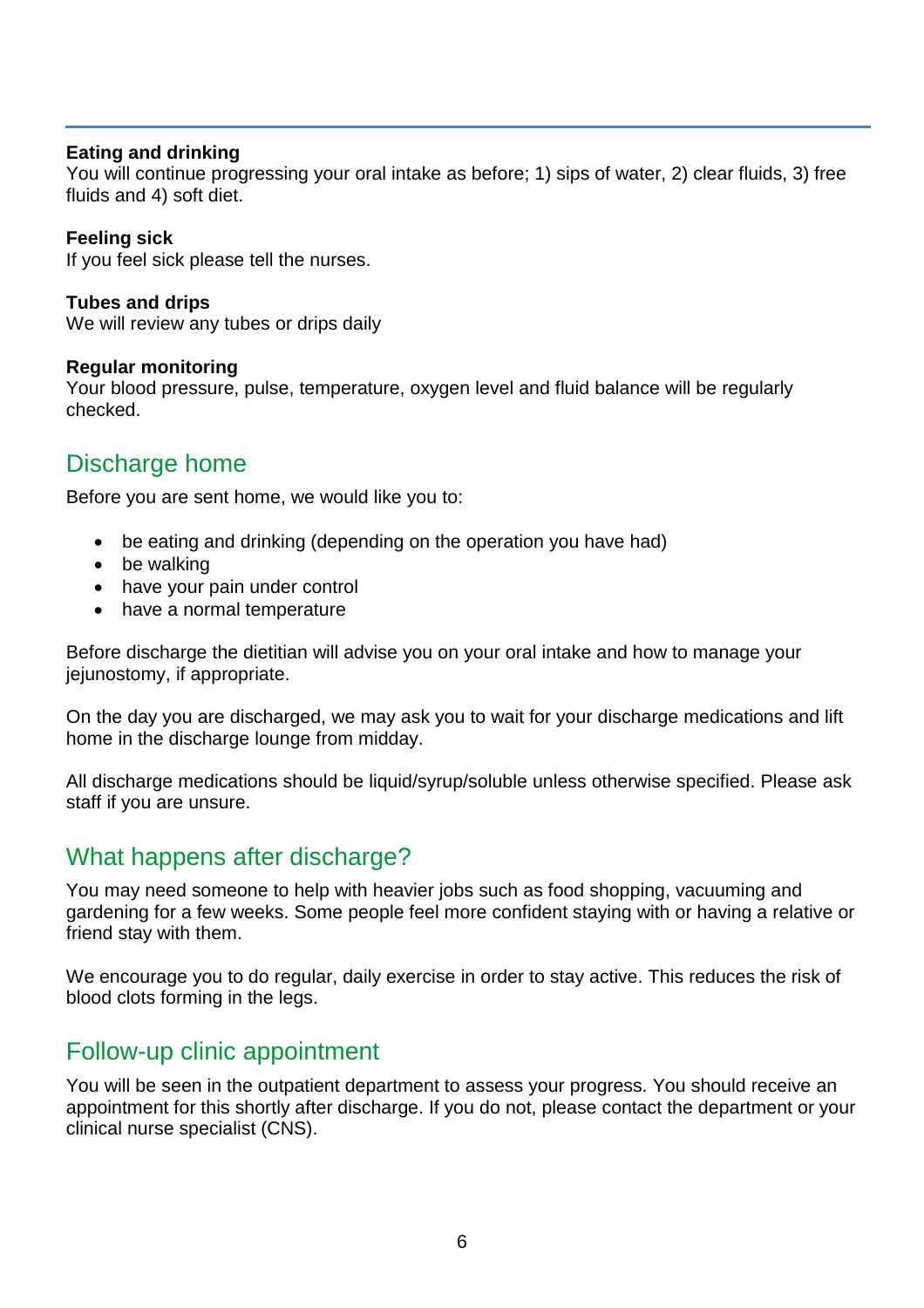# **Complications**

Complications don't happen often, but it's important to know what to look out for.

During the first four weeks after surgery, if you are worried about any of the following, please phone the ward or your CNS for advice.

#### **Deep vein thrombosis (DVT)**

This is a blood clot in your leg. If you experience any of the following you should contact your CNS:

- o swelling
- o pain
- o redness

#### **Pulmonary embolism**

This is a clot in your lung. If you experience any of these symptoms you should go straight to A&E:

- o sharp, central chest pain (can be right or left sided)
- o shortness of breath
- o coughing up blood
- o palpitations

#### **Leakage at the join**

If you experience any of the following symptoms please contact your CNS:

- o severe stomach pain that lasts for several hours
- o vomiting
- o fever
- $\circ$  feeling generally unwell with a fever but without stomach pain
- o palpitations

#### **Chest infection**

If you notice any of the following, please contact the ward or your CNS:

- o cough with sputum (phlegm) especially if yellow/green
- o fever
- o shortness of breath
- o chest pain

#### **Your wound(s)**

It is not unusual for your wounds to be slightly red and uncomfortable during the first few weeks. However, please telephone the ward if your wound(s):

- o become inflamed, painful or swollen
- o start to leak fluid
- $\circ$  start to come apart at the edges

If you experience anything out of the ordinary or anything that you are unsure of, please contact the ward or your CNS immediately. If you are unable to get in touch with the hospital, please contact your GP.

If you think it is an emergency or you feel very unwell, please go to your nearest A&E.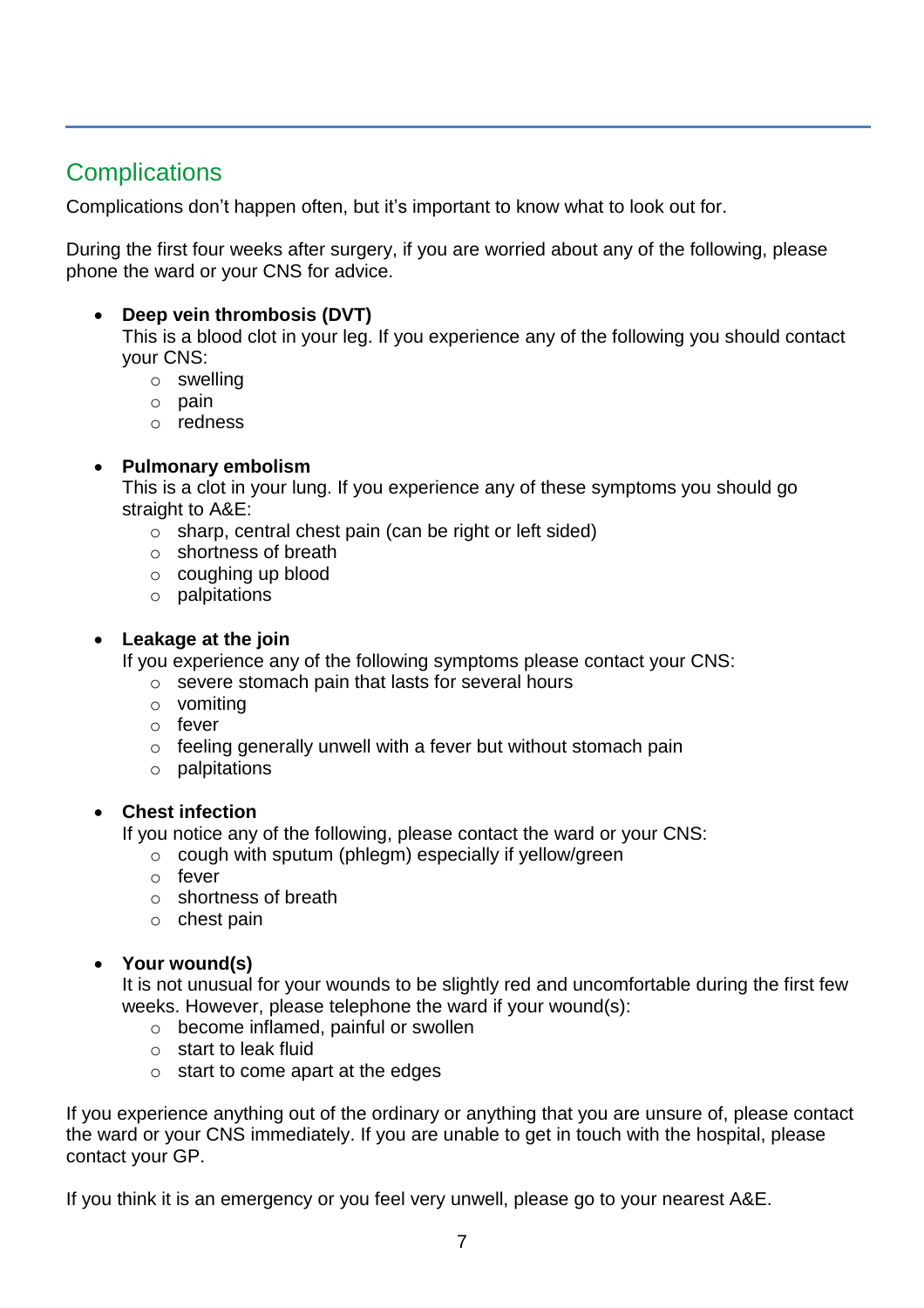# **Wounds**

The dressing(s) placed over your wound(s) should be kept on for five days. However, if there is a lot of discharge coming from the wound(s), the dressing(s) may need to be regularly changed. The nurse will change your dressing(s) the day you leave hospital, assess your wound(s) and advise on how to care for it/them. Do not get your wound(s) wet for at least the first five to seven days after surgery. We will give you waterproof dressings to protect it/them.

If skin staples were used for any of your wounds, these are usually removed after 10-14 days. This will usually take place in your first outpatient clinic appointment.

If you have any concerns about your wound(s) please contact the department or your CNS.

# Exercise

We encourage you to start walking the day after your operation.

You should do regular exercise several times a day, gradually increasing this during the four weeks following your operation until you are back to your normal level of activity.

Once you are pain free you can normally take part in most exercise but if it causes discomfort, change your exercise.

We advise that you do not undertake heavy lifting and avoid contact sports for at least six weeks following your surgery.

# Hobbies/Activities

You should get back to your hobbies and activities as soon as possible after surgery. There is no need to avoid these unless they cause significant pain, involve heavy lifting, or are contact sports in which case they should be avoided for the first six weeks after your operation.

# **Work**

You should be able to return to work within two to four weeks after your operation. If your job is a manual job, then do not carry out any heavy work until six weeks after your operation.

Whatever job you do you should check with your employer in case there are specific rules or advice about your return to work.

# Driving

You should not drive until you are confident that you can drive safely. **You must be able to perform an emergency stop and turn the wheel quickly without pain**. Usually this will be within two to four weeks of surgery but it is likely to be when you have returned to most of your normal activities.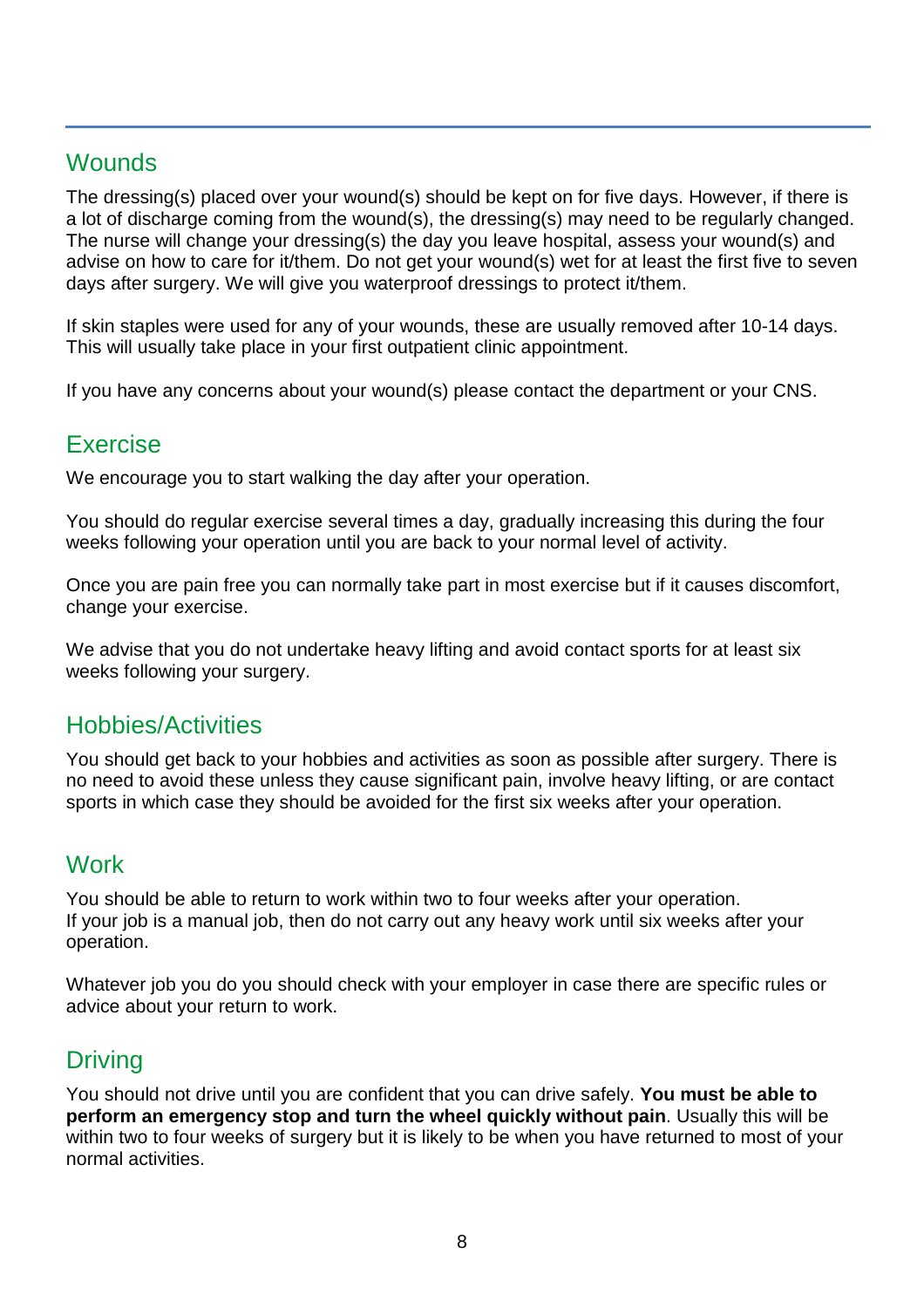You must check with your insurance company before driving that you are covered to drive postsurgery.

# **Tiredness**

You might find that you have low energy levels in the first few weeks after surgery. However, it is important to mix activities with rest. It is important, for example, that you get out of bed, get dressed and try to have a walk outside, even when you have low energy levels and rest when needed.

# **Summary**

The best way to enhance your recovery and help you return to normality as soon as possible is to participate actively in your recovery by walking and eating and drinking as advised.

We will support you by removing attachments such as your drip as soon as possible after the operation to make moving easier.

Each day you should feel some improvement. Please ask your team or the ward staff if you are worried about anything or have any questions.

# How to contact us

Imperial College Healthcare NHS Trust has a Macmillan navigator service which can answer questions on behalf of the relevant CNSs. Navigators will also refer you to CNS teams and to other specialist clinical staff, as needed. Telephone: **020 3313 0303 (**Monday to Friday, 08.00– 18.00). Outside of these hours, please contact your GP or phone NHS 111.

# Further sources of support and information

#### **Macmillan Cancer Support**

Helpline: **0808 800 000** (Monday to Friday, 09.00-20.00) www.macmillan.org.uk

#### **Macmillan Cancer Information and Support Service at Charing Cross and Hammersmith hospitals**

The information centre at Charing Cross Hospital and the infopod at Hammersmith Hospital provide support, practical and signposting advice to anyone affected by cancer. These drop-in services are set in friendly, non-clinical environments in which people affected by cancer can discuss private and emotional needs.

The centre is located on the ground floor of Charing Cross Hospital, telephone: **020 3313 0171** and is open (except bank holidays):

- Monday and Friday 09.00-17.00 (volunteers only on Fridays)
- Tuesday, Wednesday, Thursday 09.00-16.00